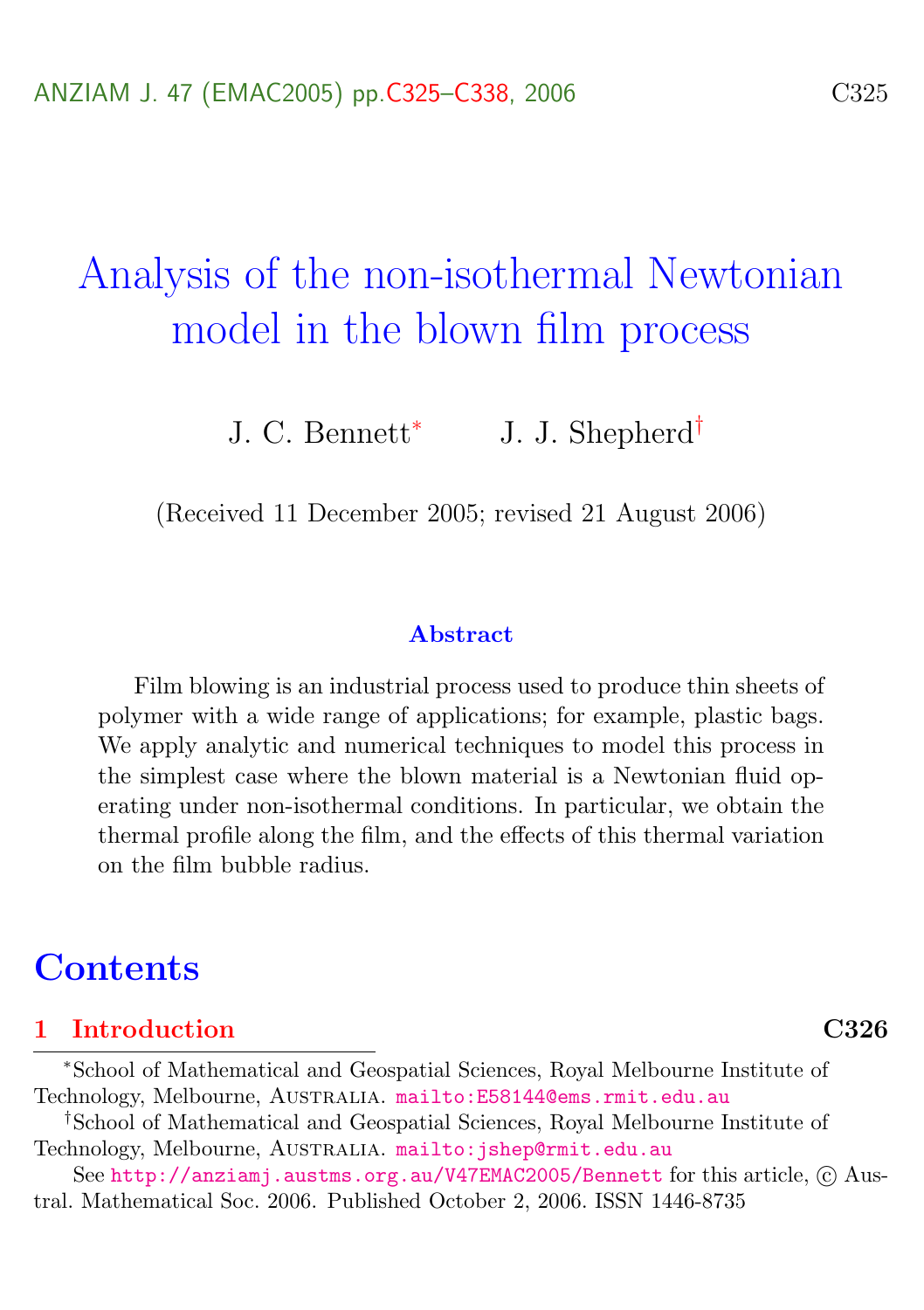<span id="page-1-1"></span>

| Contents          |                                          | C326 |
|-------------------|------------------------------------------|------|
|                   | 2 Non-dimensional governing equations    | C327 |
|                   | 3 Analytic approximation                 | C328 |
|                   | 4 Linearization and the iterative scheme | C331 |
|                   | 5 Results and discussion                 | C332 |
| <b>References</b> |                                          | C337 |

## <span id="page-1-0"></span>1 Introduction

The industrial process of *film blowing*, by which thin polymer film is manufactured from molten polymer has been studied extensively for a wide range of polymeric materials. The mathematical models used to represent film blowing involve highly nonlinear differential equations that describe the complex features of the process. This complexity leads to the analysis of these being almost totally numerical. A good survey of the models involved and their analysis may be found in [\[4\]](#page-12-1).

Shepherd & Bennett  $[5]$  considered the simplest film blowing case—that of a Newtonian film being blown under isothermal conditions. There, a mixture of singular perturbation and other heuristic techniques were applied to construct a leading order approximation to the film bubble profile over the extent of the blowing process. Here we extend these techniques to include temperature variation in the Newtonian film. The (isothermal) analytical approximation obtained in [\[5\]](#page-12-2) is used as an initial approximate solution to the thermal model, then the nonlinear thermal differential equation governing the film radius is linearized around this approximate solution and a solution to the full thermal equations obtained using iteration. The thermal profile along the film bubble is constructed as a side calculation.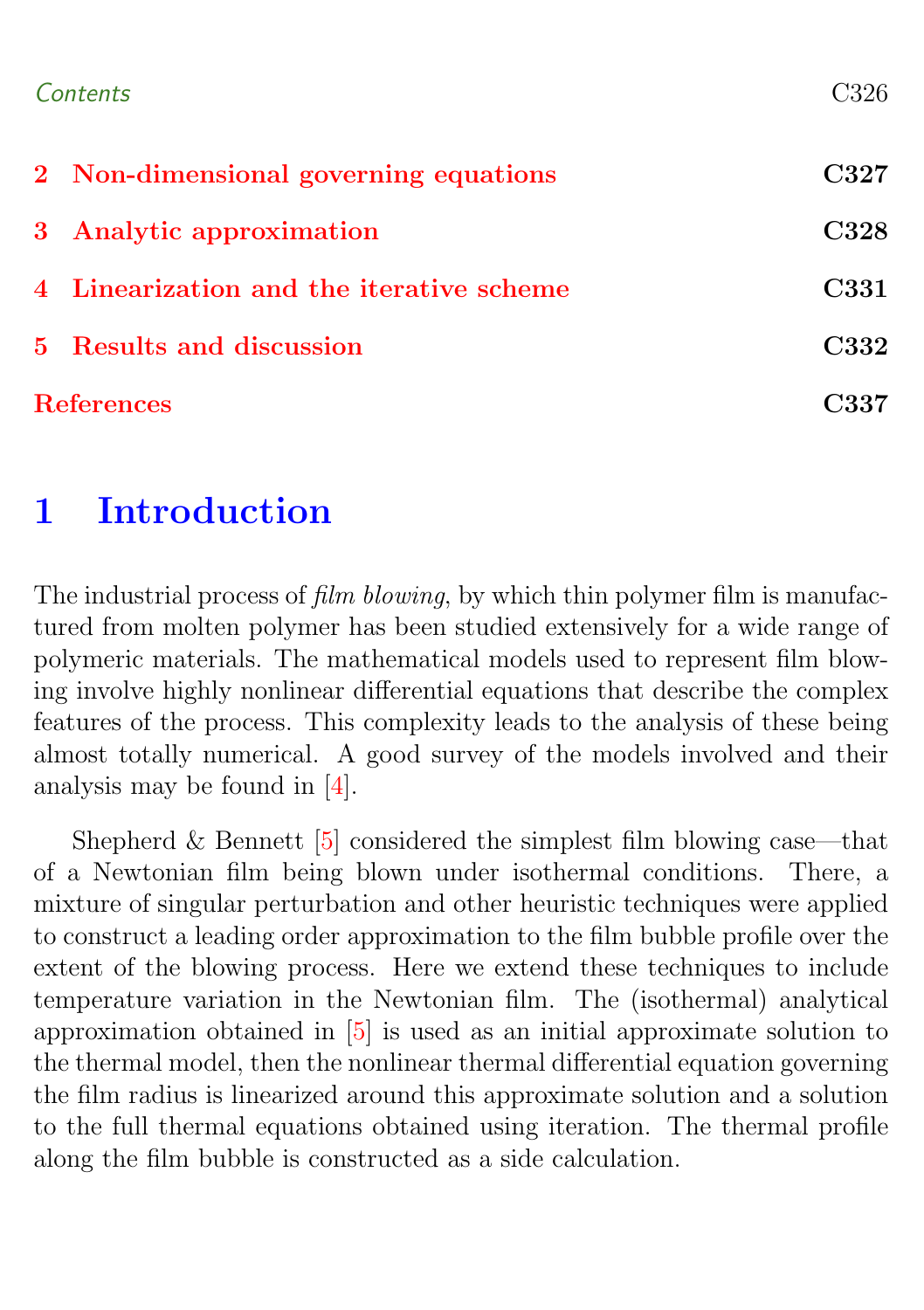### <span id="page-2-2"></span>1 Introduction C327

The Newtonian model analyzed here is, to some extent, a simplification of the real-world situation where molten polymer is used to manufacture plastic film. However, it is sufficiently complex to provide most of the film bubble structure found in more realistic and complicated models.

## <span id="page-2-0"></span>2 Non-dimensional governing equations

The essential features of the geometry and organization of the film blowing process are described in [\[1,](#page-12-3) [5,](#page-12-2) [6,](#page-12-4) [7\]](#page-13-0) for isothermal Newtonian films. Put simply, molten polymer is extruded through a narrow annular die, with the resulting tubular film "bubble" being drawn upwards, its shape being maintained by an applied internal air pressure. At a particular height above the die (the "freeze line"), the polymer solidifies and is drawn off between pinch rollers as a double plastic sheet.

For the present case of a Newtonian film with thermal variation, these details remain essentially the same, with the added feature of a temperature distribution along the film bubble, together with equations governing that distribution. If gravity effects are neglected, and the film bubble is assumed to be axially symmetric, the bubble geometry and its thermal state may be described by two dimensionless state variables, namely the dimensionless film radius and temperature,  $r(z)$  and  $s(z)$  respectively. Here, z is the dimensionless distance along the film axis, scaled against the freeze line distance—thus,  $0 \le z \le 1$ ; and  $r(z)$  and  $s(z)$  are scaled against the die exit radius and die exit temperature respectively. Application of mechanical and thermal balance laws then lead to  $r(z)$  and  $s(z)$  being determined by the differential equations

<span id="page-2-1"></span>
$$
2C^{2}r^{2}\left[f_{0}+B(r^{2}-1)\right]r''
$$
  
-6C\eta r'-r\left[f\_{0}-B(3r^{2}+1)\right]\left[1+C^{2}(r')^{2}\right]=0, (1)

$$
s' + Hr\sqrt{1 + C^2(r')^2} (s - s_a) + Jr\sqrt{1 + C^2(r')^2} (s^4 - s_a^4) = 0, \quad (2)
$$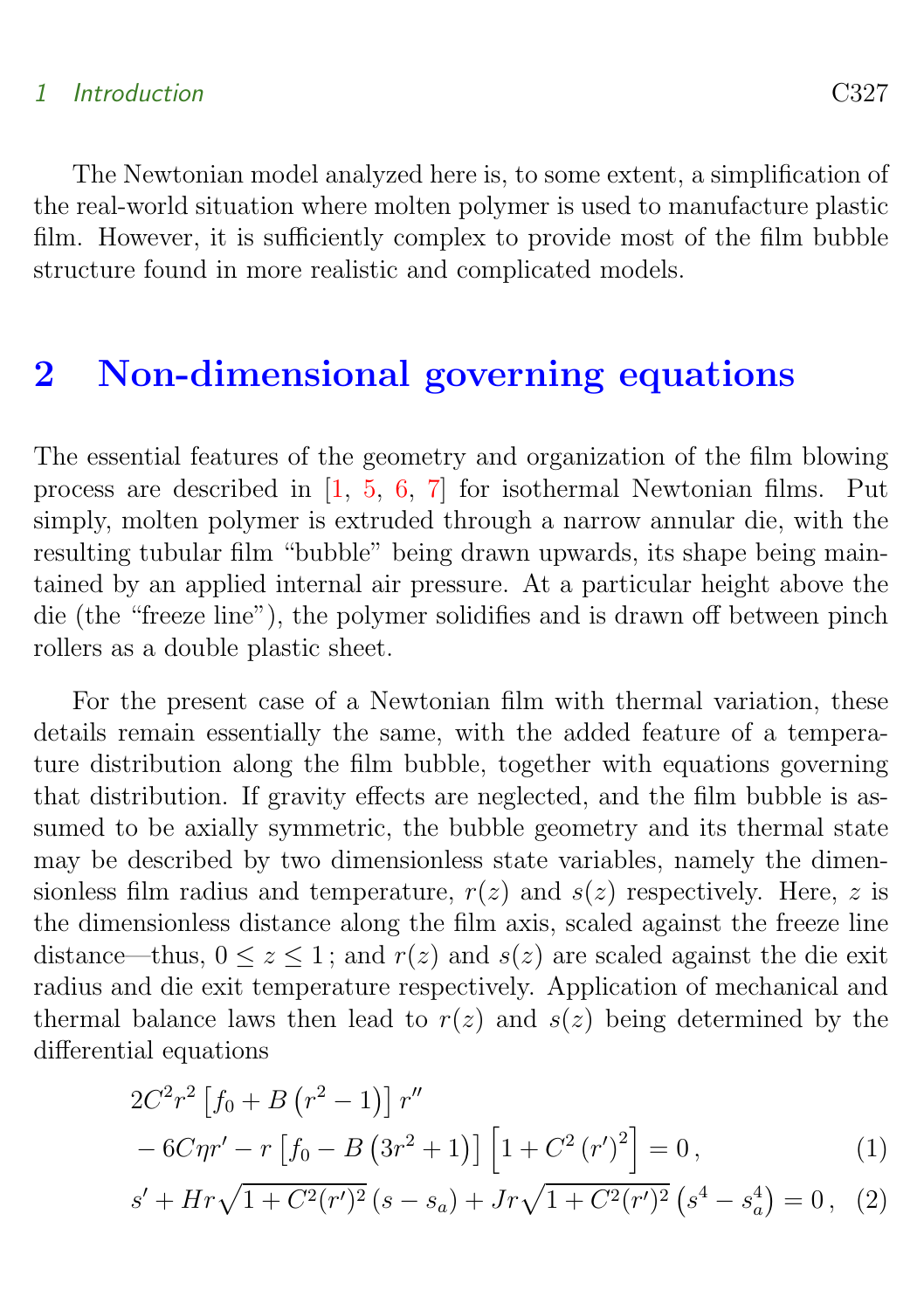#### <span id="page-3-2"></span>2 Non-dimensional governing equations C328

subject to the conditions

$$
r(0) = 1, \quad r'(1) = 0,
$$
\n(3)

<span id="page-3-1"></span>
$$
s(0) = 1.
$$
\n<sup>(4)</sup>

In the above, the dimensionless parameters  $B, C$  and  $f_0$  are as defined in [\[5\]](#page-12-2), and are dimensionless versions of the applied internal bubble pressure, the bubble "aspect ratio", that is, ratio of die exit radius to freezeline distance, and roller pulling force, respectively. Temperature effects in the film radius equation [\(1\)](#page-2-1) occur only in the Arrhenius factor

$$
\eta(z) = \exp\left[w\left(\frac{1}{s} - 1\right)\right].\tag{5}
$$

The dimensionless parameters  $H, J, w$  and  $s_a$  occurring in the temperature equation [\(2\)](#page-2-1) and  $\eta(z)$  relate to thermal effects, with H a scaled heat transfer coefficient, J a scaled emissivity, w a scaled activation energy and  $s_a$  a scaled ambient temperature.

We recover the isothermal case considered in [\[5\]](#page-12-2) from the above equations by setting  $s(z) \equiv 1$  ( that is, the die exit temperature) and consequently,  $\eta(z) \equiv 1$ .

## <span id="page-3-0"></span>3 Analytic approximation

As mentioned in the Introduction, our earlier work [\[1,](#page-12-3) [5\]](#page-12-2) (extending [\[6\]](#page-12-4)) used a mixed approach to construct an approximate expression for the film bubble profile in the the isothermal case, based on the assumption of small values of the parameter C. Earlier numerical studies [\[1\]](#page-12-3) indicated that as  $C \to 0$ , the bubble profile  $r(z)$  displayed an interior layer structure (that is, region of rapid change) centred on a point  $z = a$  interior to  $0 \le z \le 1$ . To construct a suitable approximation to the bubble radius profile  $r(z)$ , we divided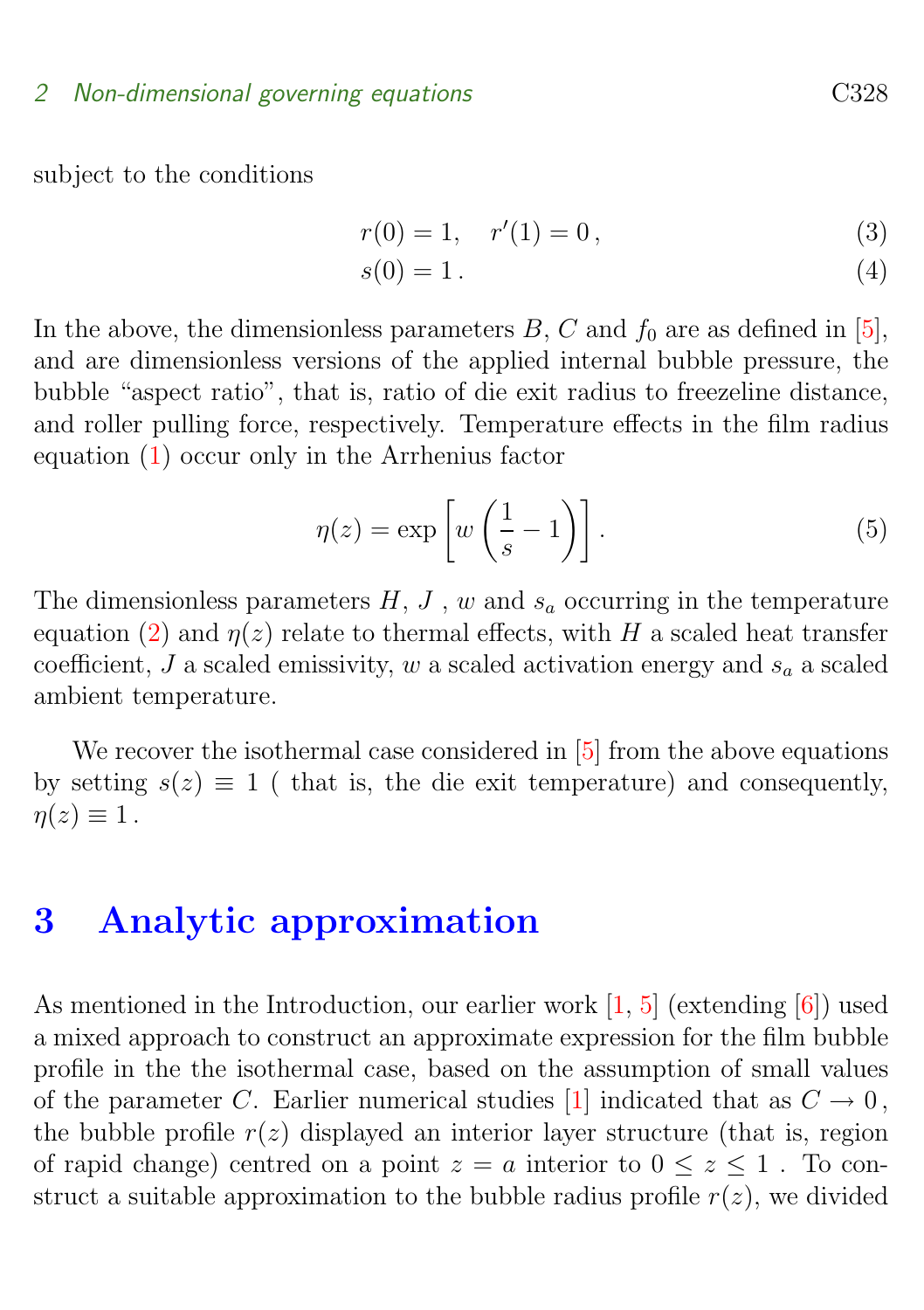#### <span id="page-4-0"></span>3 Analytic approximation C329

this interval into two subintervals,  $0 \leq z \leq a$  and  $a \leq z \leq 1$ ; and the condition  $r(a) = \lambda$  was imposed. Thus, a and  $\lambda$  became unknown quantities to be determined. On the first interval, we solved the governing differential equation (namely, [\(1\)](#page-2-1), with  $\eta \equiv 1$ , for the isothermal case) approximately, using the method of matched expansions, to meet the first of [\(3\)](#page-3-1) and the condition  $r(a) = \lambda$ . On the second, a suitable approximating equation to [\(1\)](#page-2-1) was constructed and solved to satisfy the condition at  $z = a$  and the second of [\(3\)](#page-3-1). The values of a and of  $\lambda$  were then determined by requiring that the expressions on the two subintervals met smoothly at  $z = a$ . Note that the approximating equation on the second subinterval required inclusion of  $\rho_{\text{BL}}$ , the blow up ratio, or ratio of film bubble radius at the freezeline to that at the die exit. Thus, we assume  $\rho_{\text{BU}}$  to be a known quantity (as is the case in practical applications). Finally, if  $r_1(z)$  and  $r_2(z)$  designate the approximations to the bubble radius  $r(z)$  on the first and second subintervals respectively, we represent the "composite" approximation over the *whole* interval  $0 \leq z \leq 1$ ,  $r_c(z)$  [\[5\]](#page-12-2) as

$$
r_c(z) = r_1(z) (H(z) - H(z - a)) + r_2(z) (H(z - a) - H(z - 1)) .
$$
 (6)

Here,  $H(z)$  is the Heaviside function, and

$$
r_1(z, C) = \phi(z, C) + (\phi(a, C) - \lambda) \operatorname{erf}\left[\frac{\sqrt{2M}(a - z)}{2C}\right]
$$
\n
$$
+ \lambda - \phi(a, C) \tag{7}
$$

$$
+\lambda-\phi(a,C)\,,
$$

with 
$$
\phi(z, C) = \left\{ \left( 1 - \frac{3B}{f_0 - B} \right) \exp \left[ \left( \frac{f_0 - B}{3C} \right) z \right] + \frac{3B}{f_0 - B} \right\}^{-1/2} (8)
$$

and 
$$
r_2(z, C) = \lambda + \frac{1}{18} \rho_{\text{BU}}^3 \sigma \gamma \left( e^{\nu(z, C)} - e^{\nu(a, C)} \right) - \frac{\rho_{\text{BU}}}{6C} \gamma (z - a) ,
$$
 (9)

where

$$
\sigma = \left[ f_0 + B \left( \rho_{\text{BU}}^2 - 1 \right) \right],\tag{10}
$$
\n
$$
\gamma = \left[ f_0 - B \left( 3 \rho_{\text{BU}}^2 + 1 \right) \right],\tag{11}
$$

$$
= \left[f_0 - B\left(3\rho_{\text{BU}}^2 + 1\right)\right],\tag{11}
$$

while 
$$
\nu(z, C) = \frac{3(z-1)}{C\sigma \rho_{\text{BU}}^2}.
$$
 (12)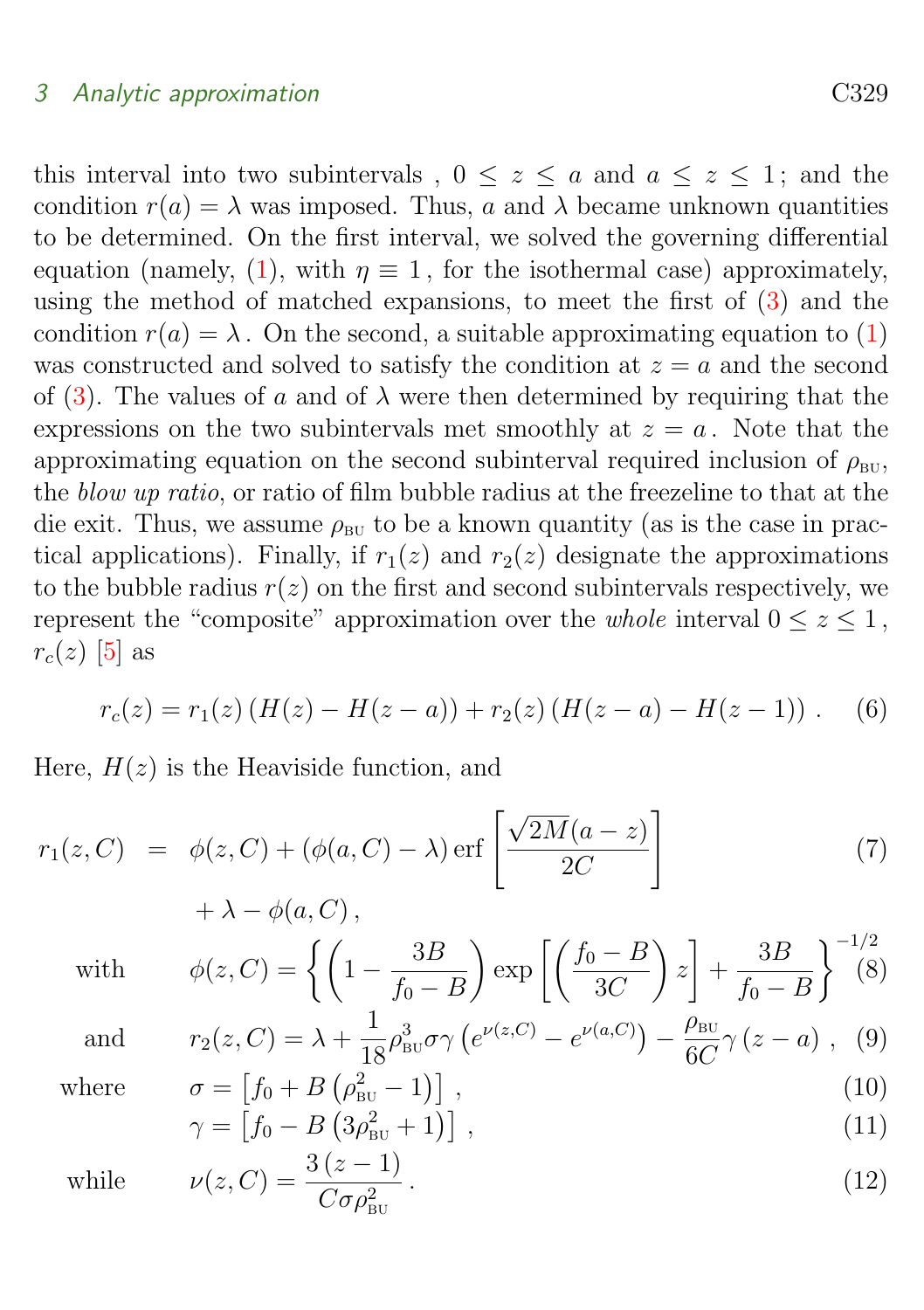## 3 Analytic approximation C330



<span id="page-5-1"></span>FIGURE 1: Typical approximate isothermal bubble radius profile  $r_c(z)$ .

<span id="page-5-0"></span>Figure [1](#page-5-1) shows a plot of the isothermal approximation  $r_c(z)$  for parameter values  $B = 0.21$ ,  $C = 0.15$ ,  $f_0 = 0.969$ ,  $\rho_{\text{BU}} = 3.85$ . These correspond to  $a \simeq 0.41$ ,  $\lambda \simeq 1.77$ . The interior layer structure centred (approximately) on  $z = a$  is clearly apparent. Note that, on leaving the die exit, the polymer tube radius reduces slightly, before expanding to the eventual value of  $\rho_{\text{BU}}$  at the freezeline. This phenomenon, known as necking, occurs for various values of the film parameters, and, significantly, the sharpening layer structure noted above only occurs when necking is present.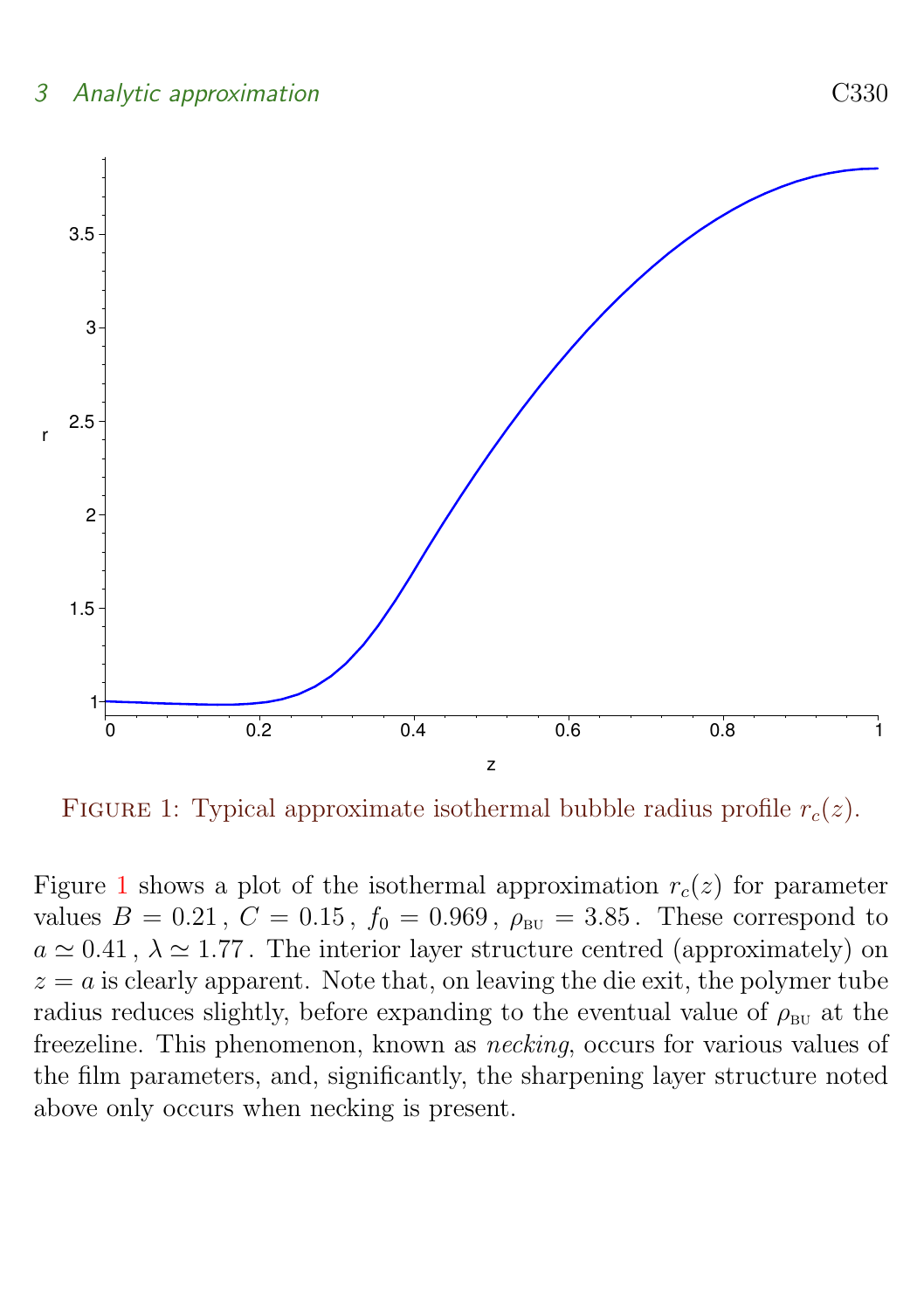### 3 Analytic approximation C331

## 4 Linearization and the iterative scheme

The differential equations  $(1, 2)$  $(1, 2)$  $(1, 2)$  comprise a highly nonlinear system, with the only coupling occurring via the factor  $\eta(z)$ . Thus, for a given function  $s(z)$ , Equation  $(1)$  together with the boundary conditions  $(3)$  comprise a nonlinear two point boundary value problem, that may be solved iteratively, for an appropriate initial iterate. The resulting profile  $r(z)$  could then be substituted into Equation  $(2)$ ; and the resulting equation solved subject to  $(4)$ , to give an approximate temperature profile  $s(z)$ . This "see-saw" process might be continued, to give, assuming convergence, the film and temperature profiles in the bubble. This is the approach we use here, with our initial iterate the approximate isothermal profile  $r_c(z)$  of the previous section.

To recast Equation [\(1\)](#page-2-1) in a form for iterative solution, we write the (unknown) solution  $r(z)$  as

<span id="page-6-1"></span><span id="page-6-0"></span>
$$
r(z) = R(z) + u(z),
$$
\n(13)

where  $R(z)$  is a suitably chosen known function. Substituting [\(13\)](#page-6-0) into Equa-tion [\(1\)](#page-2-1), expanding, and collecting the linear terms in  $u(z)$  whilst holding  $\eta(z)$  fixed, yields the following equation for the unknown  $u(z)$ :

$$
a(R)u'' + b(R,s)u' + c(R)u = N(R,s) + Q(R,u,u').
$$
 (14)

In the above,  $N(R, s)$  is the *residual*, that is, the result of direct substitution  $r = R$  into the left-hand side of Equation [\(1\)](#page-2-1). Note that it includes the (assumed given) function  $s(z)$ .  $Q(R, u, u')$  is a nonlinear term, at least quadratic in u and  $u'$ , which does not include  $s(z)$ .

<span id="page-6-2"></span>We now use Equation [\(14\)](#page-6-1) to define a map from  $\tilde{u}$  onto u, for given  $R(z)$  and  $s(z)$ , as the solution of the *linear nonhomogeneous* differential equation

$$
a(R)u'' + b(R,s)u' + c(R)u = N(R,s) + Q(R,\tilde{u},\tilde{u}'),
$$
 (15)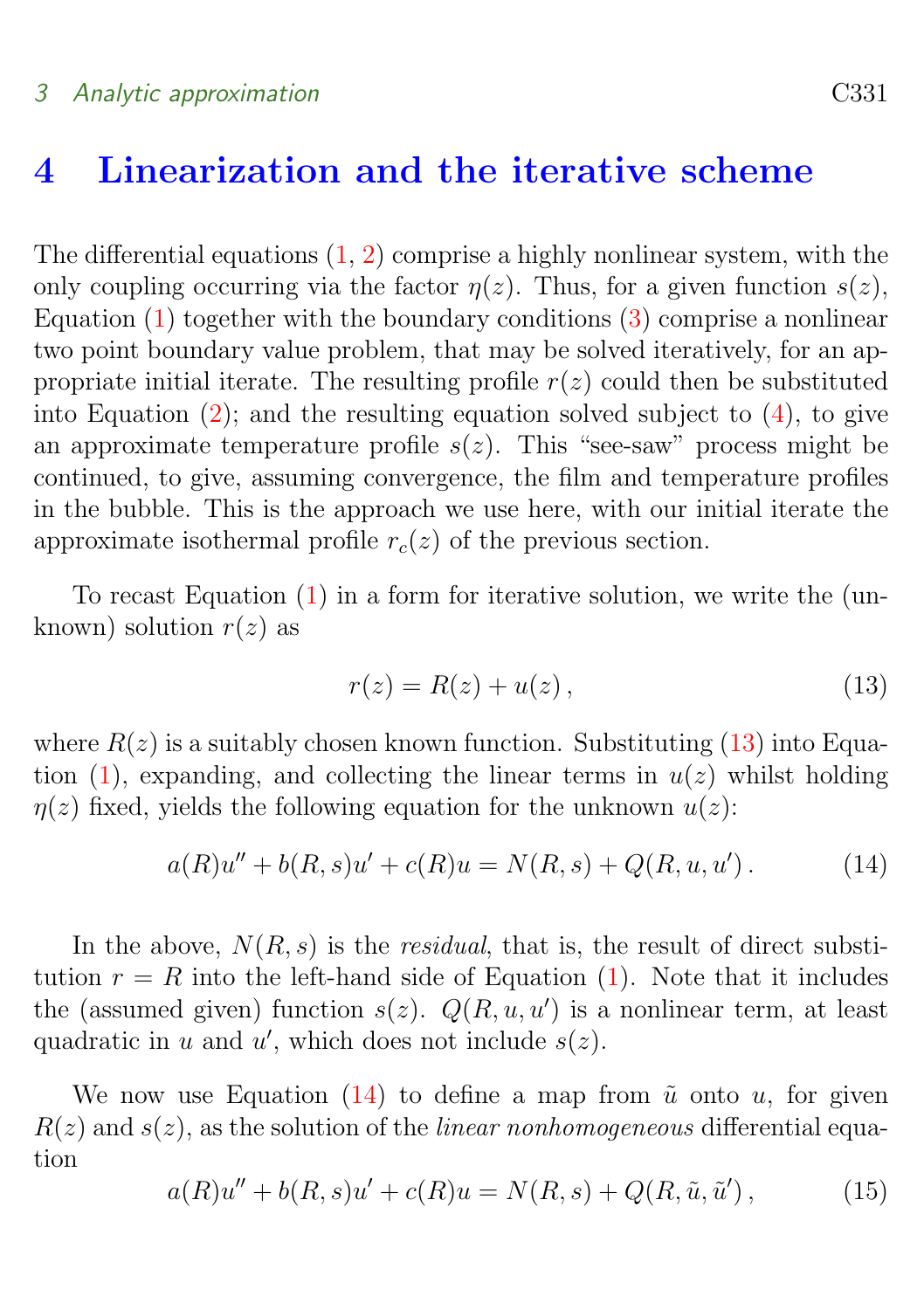#### 4 Linearization and the iterative scheme C332

subject to the boundary conditions

<span id="page-7-1"></span>
$$
u(0) = 0, \quad u'(1) = 0. \tag{16}
$$

We now set up our iterative procedure as follows. We begin by choosing our  $R(z)$  above to be the  $r_c(z)$  of the previous section. We then calculate an initial (approximate) temperature profile  $s(z)$  by solving  $(2, 4)$  $(2, 4)$  $(2, 4)$  with the estimate  $r(z) = r_c(z)$ . With this  $s(z)$  and the above  $R(z)$ , we solve the linear boundary value problem [\(15,](#page-6-2) [16\)](#page-7-1) with  $\tilde{u} = 0$ . The resulting  $u(z)$  is then applied to [\(13\)](#page-6-0) to give an updated  $r(z)$ , which is then applied to [\(2,](#page-2-1) [4\)](#page-3-1), and an updated  $s(z)$  is obtained. The problem  $(15, 16)$  $(15, 16)$  $(15, 16)$  is now re-solved, with  $\tilde{u}$  on the right hand side of [\(15\)](#page-6-2) replaced with our updated u, and our updated  $s(z)$  applied throughout. This gives a new u, hence a new r via [\(13\)](#page-6-0), and so the iterative process continues. Note that we have the option to use the updated  $r(z)$  as the  $R(z)$  in [\(14\)](#page-6-1) at any stage (or all stages) of the iteration process. This can be used to improve convergence.

The approach described above has some desirable features. The usual way to solve the above problem for  $r(z)$  and  $s(z)$  has been to solve as an initial value problem, using a shooting method. The layer structure in  $r_c(z)$ for small  $C$  seen above is also reflected in the actual solution  $r$ , and this has meant that instabilities are often encountered using this method. However, iteration based on  $r_c(z)$  means that we are solving for small iterates u, which have, at worst, a very limited layer structure, unlikely to cause instability. This is found to be the case.

## <span id="page-7-0"></span>5 Results and discussion

The iterative numerical technique described above was employed, with our choice of values for the parameters  $B, C, f_0, \rho_{\text{BH}}$  as above; while values for the thermal parameters were  $H = 0.01$ ,  $J = 0.03$ ,  $w = 7.448$  and  $s_a = 0.1$ . Solution of the two point linear boundary value problem [\(15,](#page-6-2) [16\)](#page-7-1) and construction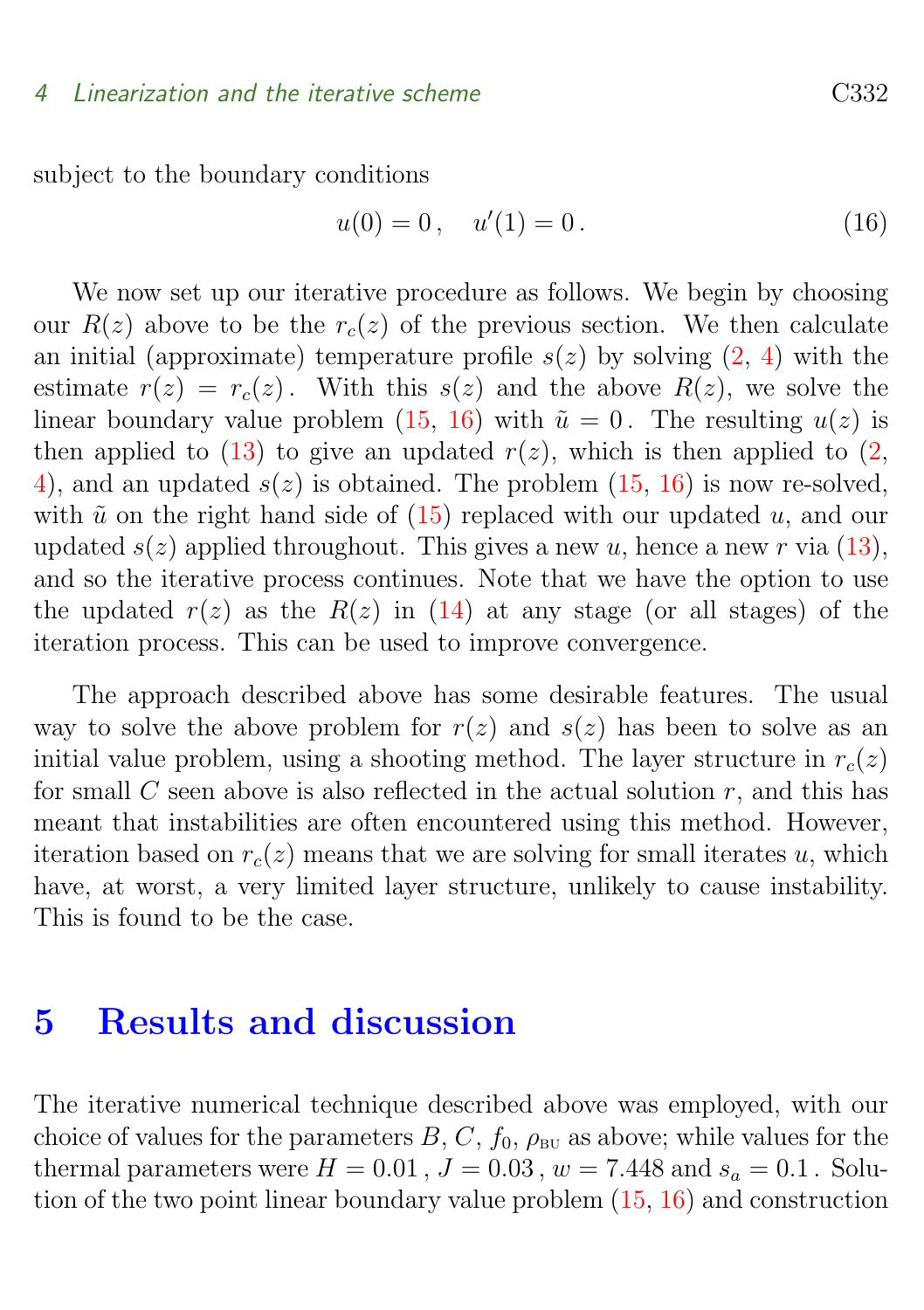<span id="page-8-0"></span>

| Stage          | $\it n$        | $- u_n$<br>$u_{n+1}$<br>max |
|----------------|----------------|-----------------------------|
|                | 1              | 0.188                       |
| 1              | $\overline{2}$ | 0.122                       |
| 1              | 3              |                             |
| $\overline{2}$ | 4              | 0.001649                    |
| $\overline{2}$ | 5              | 0.000210                    |
| $\overline{2}$ | 6              |                             |
| 3              | 7              | 0.000166                    |
| 3              | 8              | 0.000000332                 |
| 3              | 9              |                             |
|                |                |                             |

TABLE 1: maximum values of the difference of successive iterates.

of the temperature profile  $s(z)$  from the nonlinear initial value problem  $(2,$ [4\)](#page-3-1) was carried out at each stage using Maple's default numerical solvers. We found that computation was significantly accelerated by representing  $r_c(z)$ by a quintic spline approximation where it occurred (as  $R$ ) in the coefficients of [\(15\)](#page-6-2) and [\(2\)](#page-2-1). The iteration process converged satisfactorily within nine steps; and this is indicated in Table [1,](#page-8-0) where successive iterates obtained by solving [\(15\)](#page-6-2) are displayed. (The gaps in the table indicate iteration stages at which  $R(z)$  in [\(14\)](#page-6-1) was updated, as described above).

The resulting bubble radius and temperature profiles  $r(z)$  and  $s(z)$  respectively are given in Figures [2](#page-9-0) and [3](#page-10-0) respectively. We see that necking is present (as in the isothermal approximation, above), unchanged by the presence of the thermal profile (at least for the parameter values used here). Further, the value of the blow up ratio,  $\rho_{\text{BU}}$  (that is,  $r(1)$ ) has increased noticeably relative to that for  $r_c(z)$  above. We can see this more clearly in Figure [4,](#page-11-0) where the thermal profile and isothermal approximation  $r_c(z)$  are displayed.

The temperature profile also shows a monotonic decrease along the film (overall, about 10% here), together with a (relatively) rapid slope change at  $z \approx 0.41$  —a consequence of the radius profile layer there.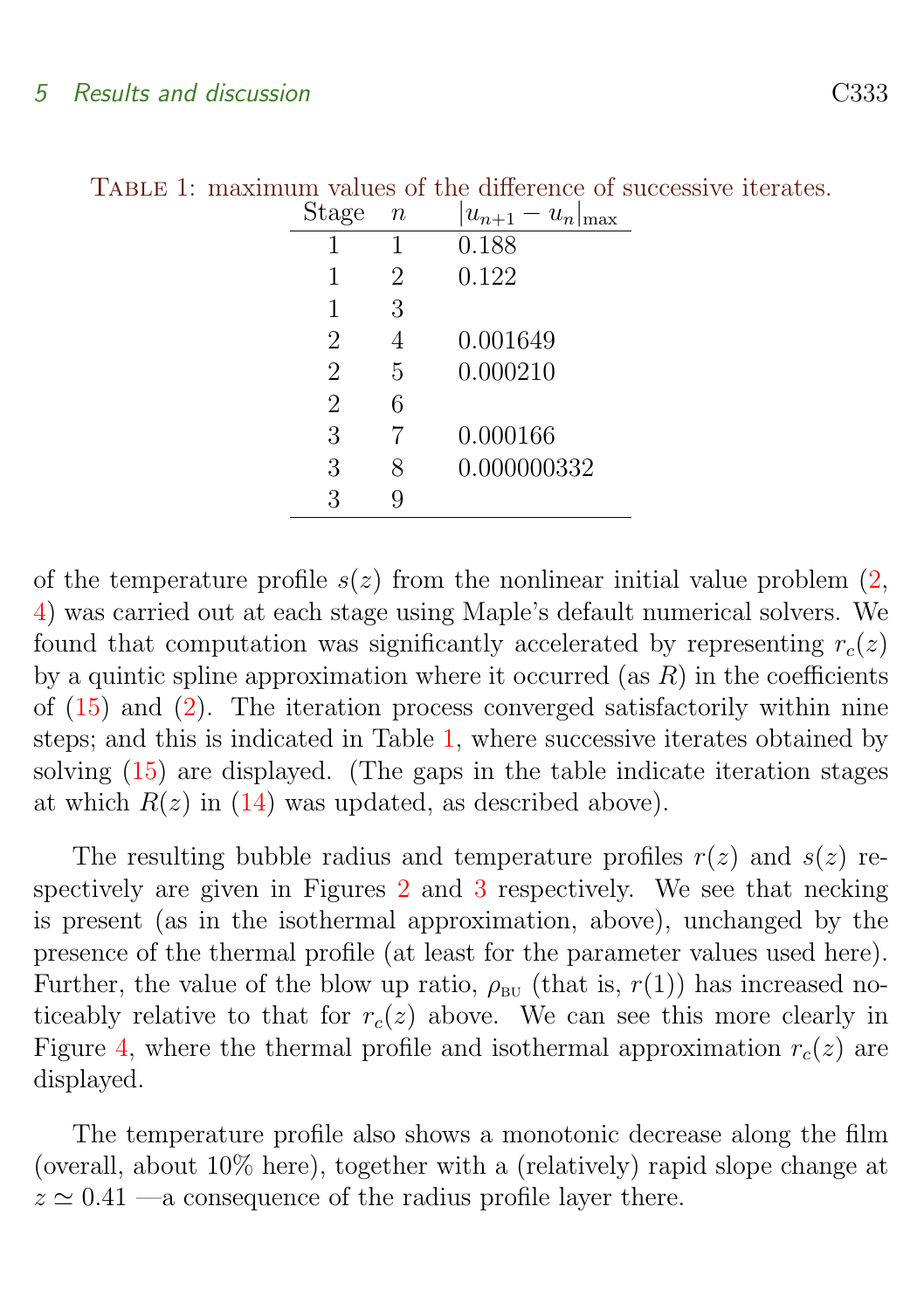

<span id="page-9-0"></span>FIGURE 2: Thermal bubble radius profile  $r(z)$ .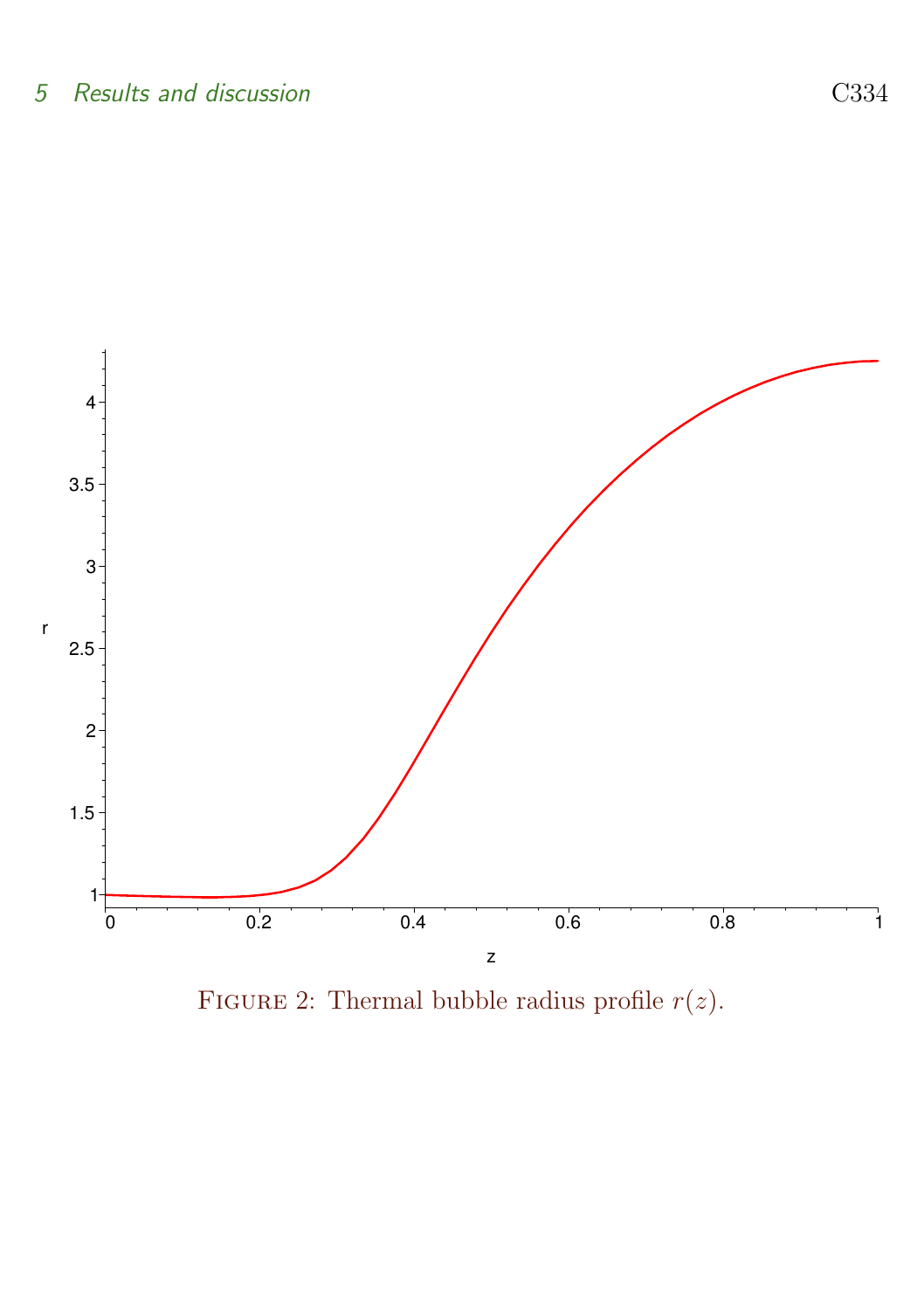

<span id="page-10-0"></span>FIGURE 3: Bubble temperature profile  $s(z)$ .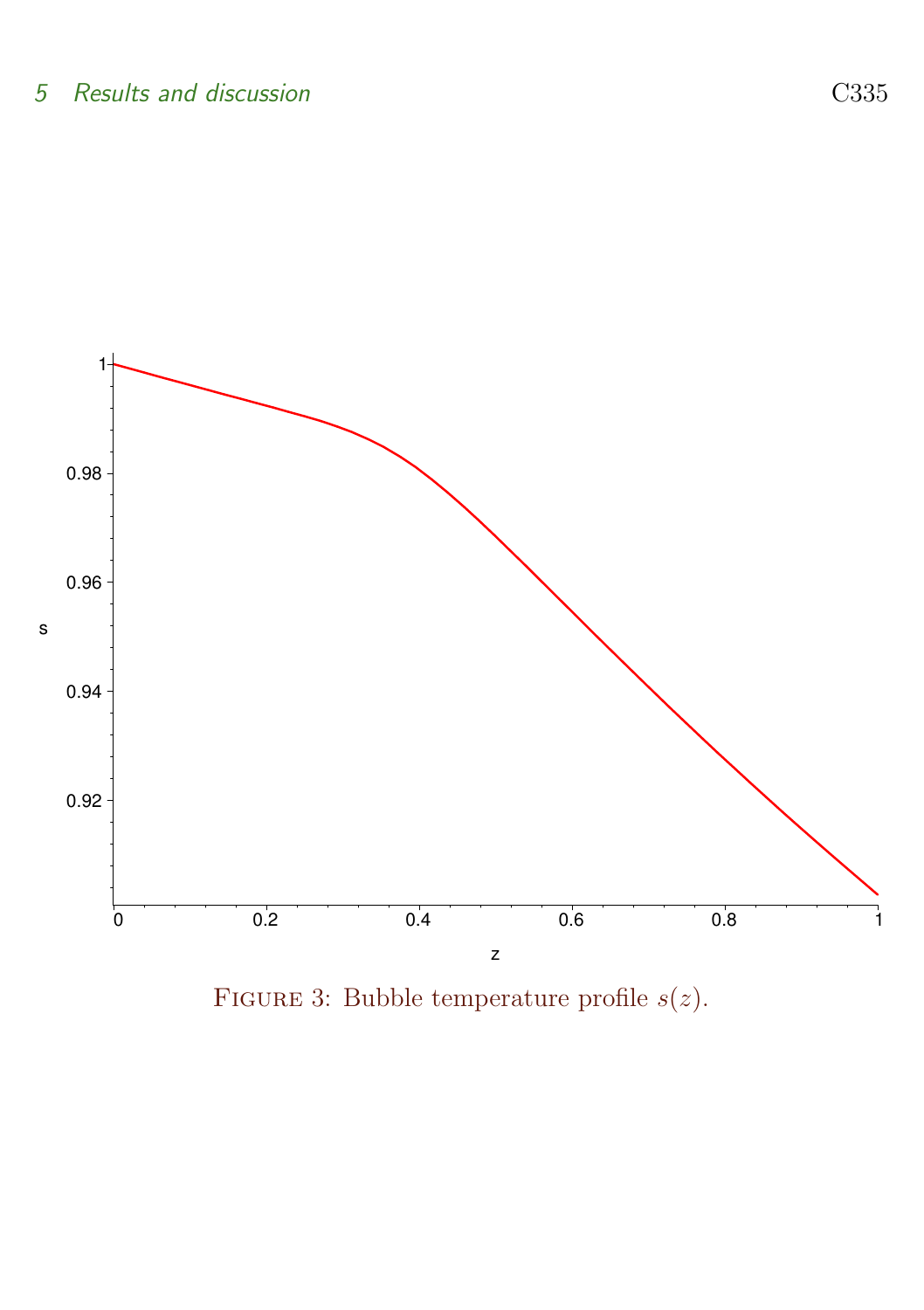

<span id="page-11-0"></span>Figure 4: Comparison between thermal and approximate isothermal bubble radius profiles.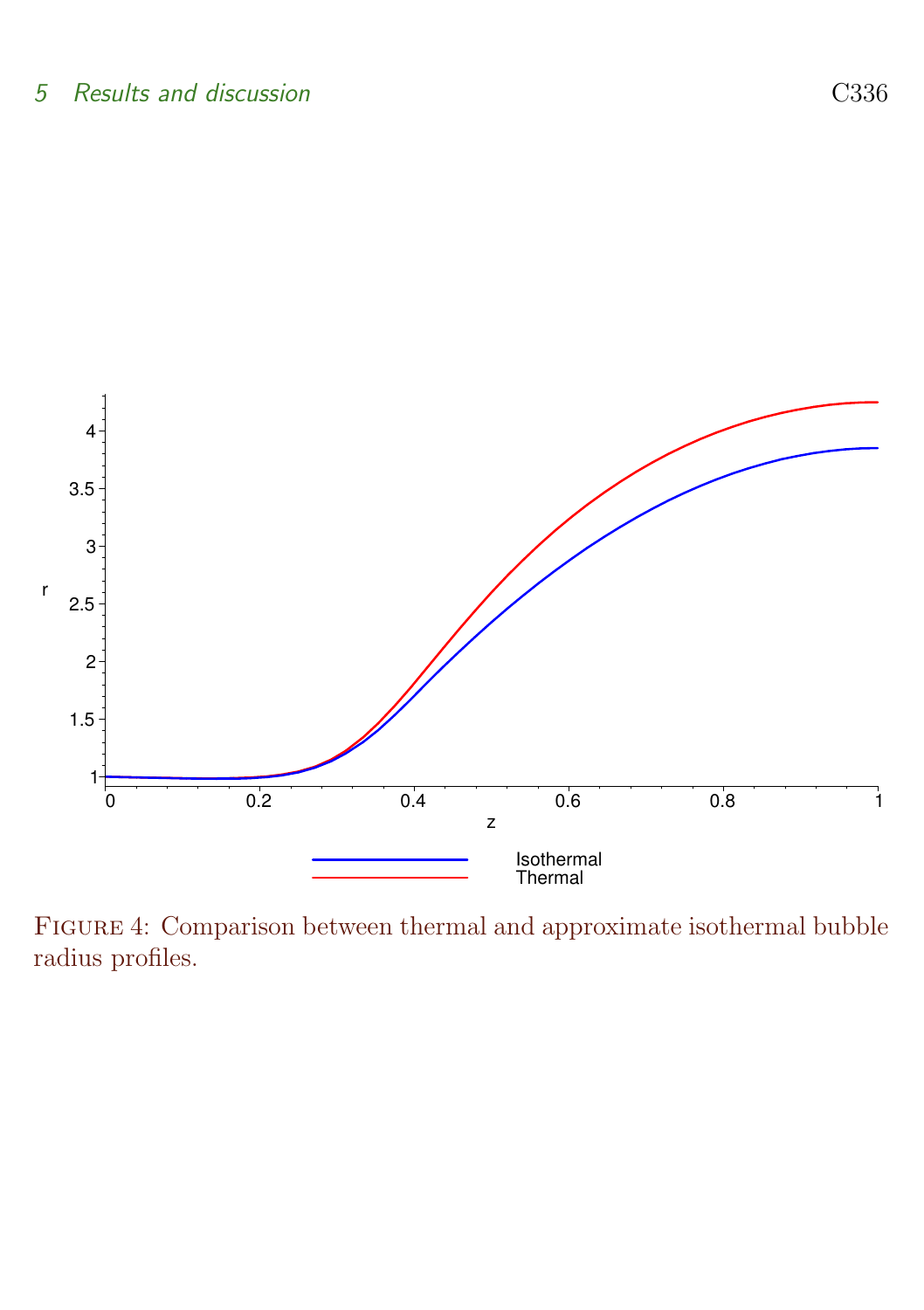### <span id="page-12-7"></span>5 Results and discussion C337

When there is no necking a different situation arises. The layer structure on which our calculation of  $r_c(z)$  is based is greatly reduced or absent. The gradient of profiles in the transition region for this set becomes shallower in the limit as  $C \to 0$ . Interestingly, in many such cases the approximate solution  $r_c(z)$  agrees quite well with the numerical solution [\[1\]](#page-12-3). Under these conditions multiple solutions may occur [\[3,](#page-12-5) [2\]](#page-12-6).

## **References**

- <span id="page-12-3"></span><span id="page-12-0"></span>[1] Bennett, J. C., Interior Layer Structure in the Blown Newtonian Film, Honours Thesis, School of Mathematical and Geospatial Sciences, RMIT University, 2004. [C327,](#page-2-2) [C328,](#page-3-2) [C337](#page-12-7)
- <span id="page-12-6"></span>[2] Cain, J. J. and Denn, M. M., Multiplicities and instabilities in film blowing, Polymer Engineering and Science, 28, 1988, pp.1527–1541. [C337](#page-12-7)
- <span id="page-12-5"></span>[3] Ervin, V. J., Non-uniqueness of the Newtonian film blowing model, in preparation. [C337](#page-12-7)
- <span id="page-12-1"></span>[4] Muke, S., Connell, H., Sbarski, I. and Bhattacharya, S. N., Numerical modelling and experimental verification of blown film processing, Journal of Non-Newtonian Fluid Mechanics, 116, 2003, pp.113–138. <http://dx.doi.org/10.1016/j.jnnfm.2003.09.002> [C326](#page-1-1)
- <span id="page-12-2"></span>[5] Shepherd, J. J. and Bennett, J. C., Interior layer structure in the Newtonian blown film, ANZIAM Journal 46(E), 2005, pp.C101–C116. <http://anziamj.austms.org.au/V46/CTAC2004/Shep/> [C326,](#page-1-1) [C327,](#page-2-2) [C328,](#page-3-2) [C329](#page-4-0)
- <span id="page-12-4"></span>[6] Shepherd, J. J.,Connell, H. J. and Tam, D. C. H., An interior layer in a film-blowing problem, Proceedings of the Fifth Biennial Engineering Mathematics and Applications Conference (EMAC2002),